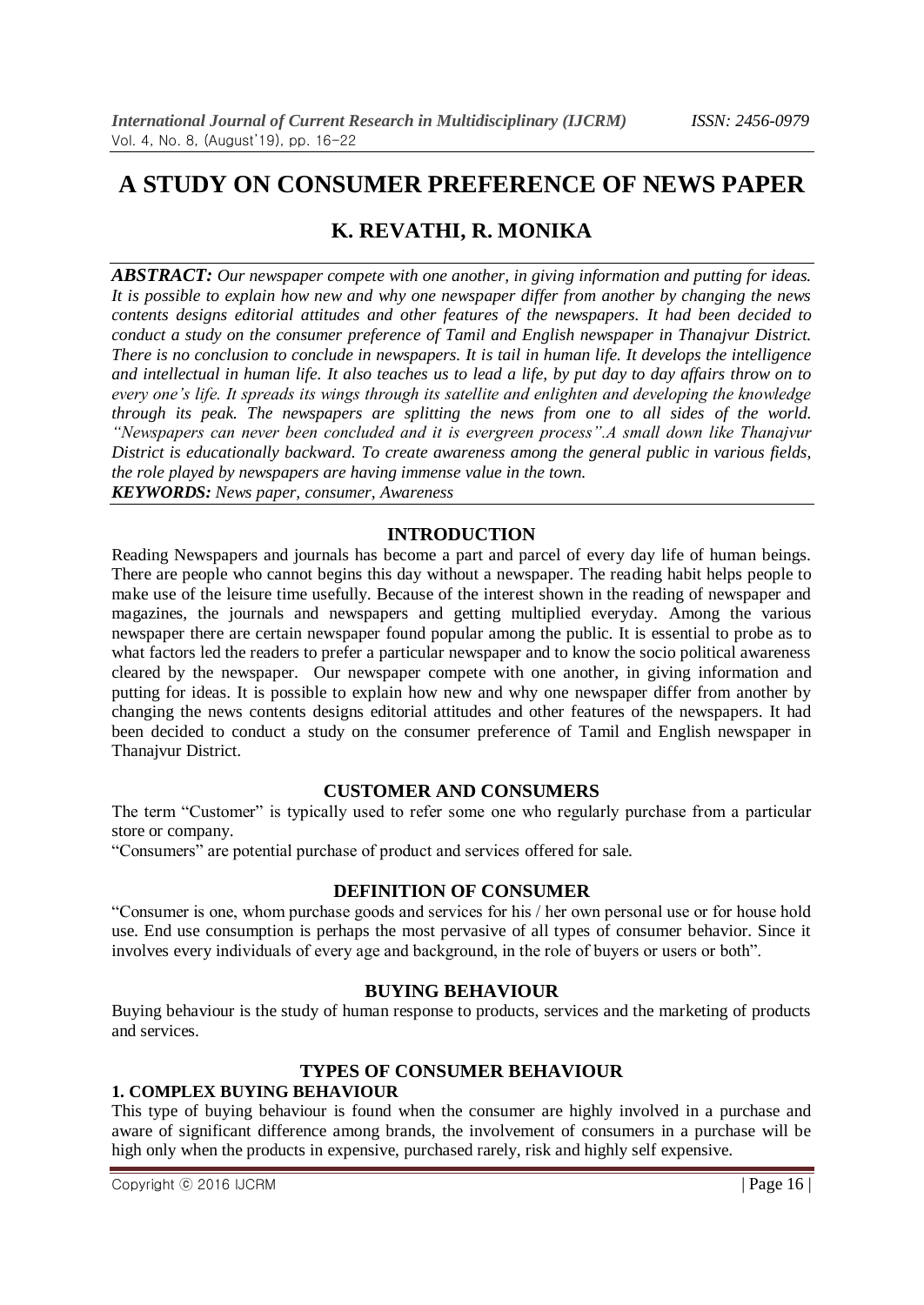#### **2. DISSONANCE - REDUCING BUYING BEHAVIOUR**

Consumer go through dissonance reducing buyer behaviour when they are highly involved in a purchase but sees little difference in the brands. The consumer purchase the product but later experience dissonance.

#### **3.HABITUAL BUYING BEHAVIOUR:**

Consumer behaviour in the case does not pass through the normal beliefs / attitudes/ behaviour sequences consumer low involvement with most of the low cost, frequently purchase products.

#### **4. VARIETY SEEKING BUYING BEHAVIOUR:**

The consumer involvement is low but significant brand differences. Here consumer are often observed to do a lot of brand switching occurs for the sake of variety rather then dissatisfaction.

## **STATEMENT OF THE PROBLEM**

The main reason for the selection of consumer preference as a study topic is that it forms and integral part in the ebb and flow of all business. It includes both and physical activities necessarily for making decisions in the market place. It is not always easy to separate consumer behaviour from human bahaviour. The study of consumer preference is as study to know how individual arrive at decisions to spend their available resources on consumption related items. This study on consumer preference towards newspaper in Thanajvur District in an attempt to get an insight into the attitudes and behaviour of consumer at Thanajvur District.

#### **OBJECTIVES OF THE STUDY**

- 1. To study the socio- economic character of the respondents.
- 2. To analyse the consumer awareness and preference towards newspaper.
- 3. To find out the level of satisfaction towards newspaper.

#### **METHODOLOGY**

The required data for analysis were collected through a structural questionnaire. The study was made on extensive use of primary data and secondary data to elicit the required information. 100 consumers were selected by adopting the convenient sampling method in Thanajvur District town. This was done to the details of their habit of reading and preferences.

## **CONCEPT OF THE STUDY**

In madras, the first newspaper was "the Madras courier" which came into existence on  $12<sup>th</sup>$  October 1785. Richard Johnson was the founder of this paper and it was officially recognized and owned by the state government of Madras. In 1763 "The Harkaru" was introduced, followed by "The Indian Herald" in 1795.

Bombay's first newspaper was "The Bombay Herald" stated in 1780 merged with "The Bombay Gazettee" in 1791. "The Courier" was another paper to make its appearance in 1790.

|                            | <b>JOURNALIS IN INDIA</b> |
|----------------------------|---------------------------|
|                            | No. of Journals in India  |
| Dailies                    | 5,157                     |
| Tri /bi weeklies           | 337                       |
| Weeklies                   | 16,872                    |
| Fortnightlies              | 6,240                     |
| Monthlies                  | 12,796                    |
| Quarterlies                | 3,273                     |
| Bi-monthlies/Half-yearlies | 1,564                     |
| Annuals                    | 416                       |

Copyright © 2016 IJCRM  $\vert$  Page 17 |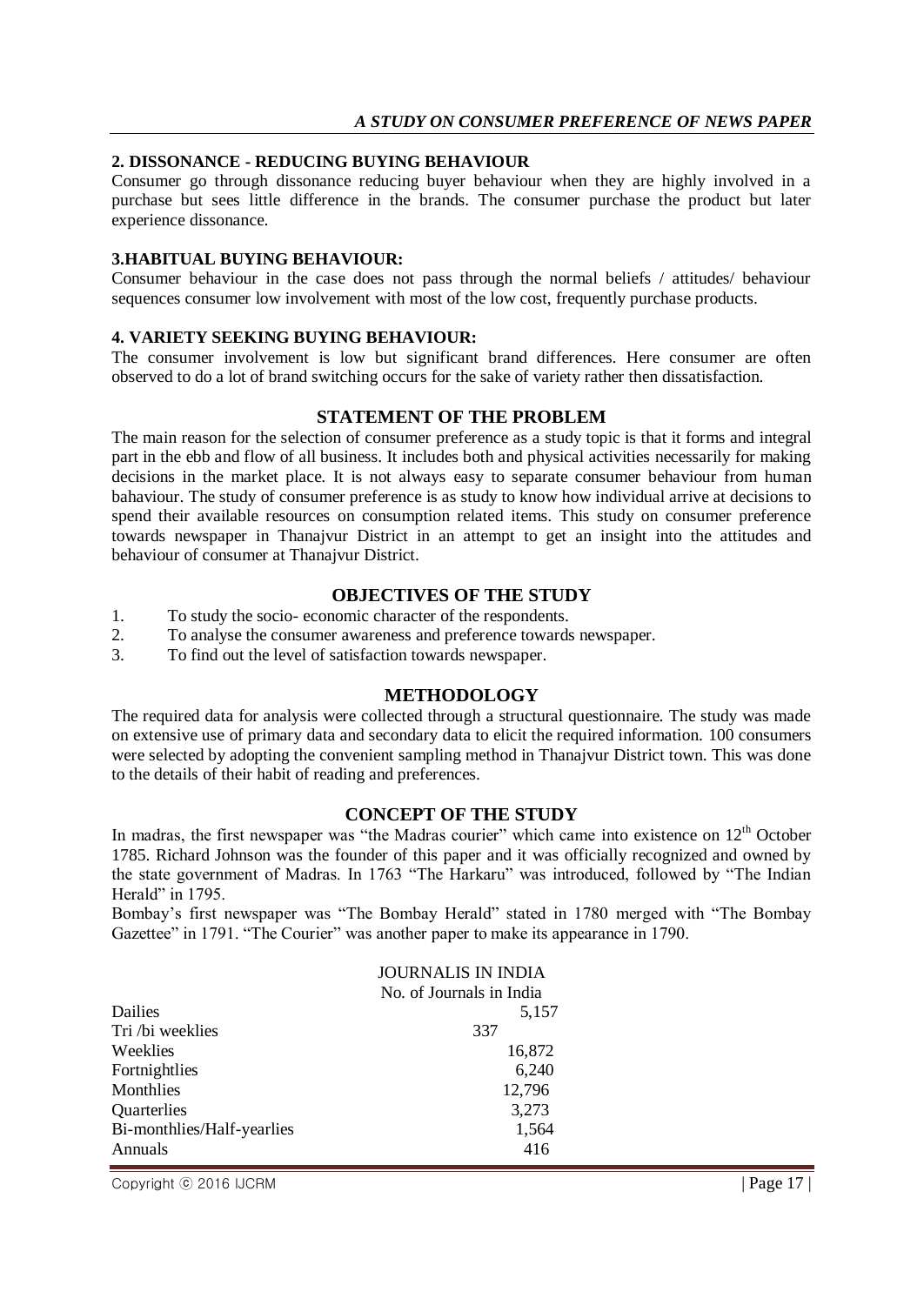Total 46,655

# ---------------------

# ---------------------

Source: Manorama year book 2015.

| No. of Newspapers in India |                |  |
|----------------------------|----------------|--|
| Languages                  | No. of dailies |  |
| Hindi                      | 2305           |  |
| Urdu                       | 519            |  |
| English                    | 371            |  |
| Tamil                      | 352            |  |
| Marathi                    | 346            |  |
| Kannada                    | 314            |  |
| Malayalam                  | 213            |  |
| Telugu                     | 151            |  |
| Gujarathi                  | 118            |  |
| Punjabi                    | 107            |  |
| Bengali                    | 99             |  |
| Bilingual                  | 73             |  |
| Oriya                      | 71             |  |
| Multilingual               | 17             |  |
| Assamese                   | 15             |  |
| Manipuri                   | 14             |  |
| Sindhi                     | 11             |  |
| Sanskrit                   | 3              |  |
| Nepali                     | $\overline{3}$ |  |
| Konkani                    | $\mathbf{1}$   |  |
| Others                     | 53             |  |
| Total                      | 5,157          |  |

Source: Manorama Year Book, 2014.

## **TAMIL JOURNALISM**

Tamil is the oldest, the richest and the most highly cultivated of the Dravidan language of south India. It claims a literature, which is more than 2000 years ago.The antiquity of the language reveals that dissemination of knowledge was dependent largely on word of mouth and that letter writing was by hand with iron steel on plan leaves. This laborious as well as problematic process of recording words of wisdom on palmyra leaves and passing them down continued for ages. The art of printing was introduced towards the close of the  $16<sup>th</sup>$  century.

Tamil types were the first among the type of the Indian language to be cast in Germany for use in India. Father GENSAVEZ of Spanish mission produced "Kirsthoova vedopadesam" in the Tamil language of vaippukkottai in 1677. It was the first printed book in the Tamil language.

The first Tamil Journal "Tamil partika" was a monthly. It was published by the religious tract society in 1831. Although it had government support. It closed down after 2 years. Followed by "Viruthanthi" in 1833 and "Madras Chronicle" in 1834.The first regular Tamil newspaper was "The Swadeshamitran" which was started as a weekly in 1882 by G.Subramaniya Aiyar who was also the founder of "The Hindu". It become a daily in 1899 and dominated Tamil Journalism till 1934.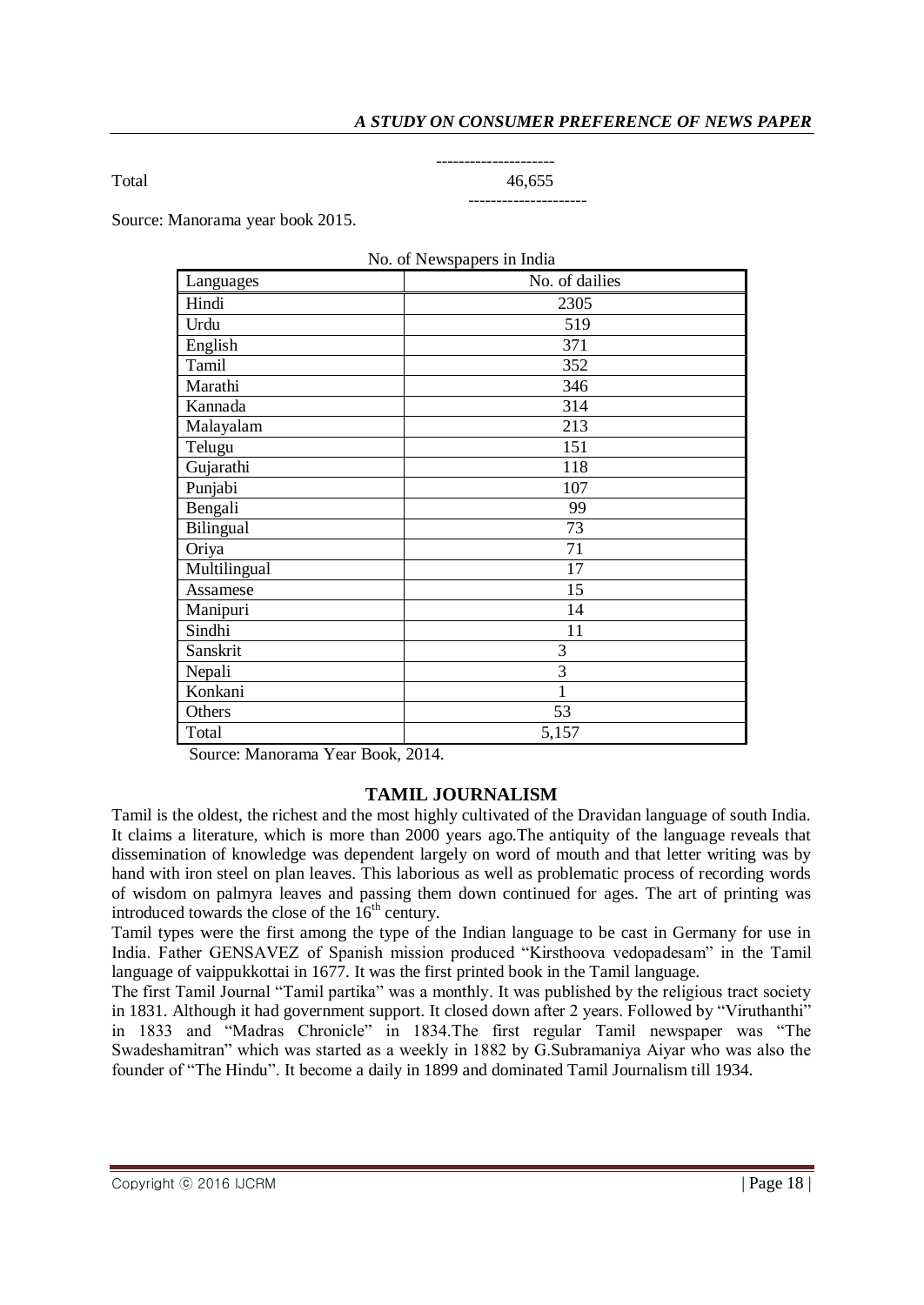#### **The researcher find the following: TABLE NO – 1 CLASSIFICATION OF RESPONDENTS ON THE BASIS OF EDUCATIONAL QUALIFICATION**

| S.No | <b>Educational Qualification</b> | No. of Respondents | % of respondents |
|------|----------------------------------|--------------------|------------------|
|      | S.S.L.C.                         |                    |                  |
|      | H.Sc                             |                    |                  |
|      | Diploma                          |                    |                  |
|      | Degree                           |                    | 60               |
|      | Total                            | 100                | 100              |

Source: Primary Data

Inference:

The above table no 3.3 depicts that 60% of the respondents are degree level, 16% of the respondents are diploma Course, 14% of the respondents are H.Sc and 10% of the respondents are S.S.L.C. level.

**Figure No -- 3.1 CLASSIFICATION OF RESPONDENTS ON THE BASIS OF EDUCATIONAL QUALIFICATION**



# **TABLE NO -- 2**

## **CLASSIFICATION OF RESPONDENTS ON THE BASIS OF OCCUPATIONAL LEVEL**

| S.No | Occupation          | No. of Respondents | % of Respondents |
|------|---------------------|--------------------|------------------|
|      | Professional        | 08                 |                  |
|      | <b>Business Man</b> |                    |                  |
|      | Employee            | 22                 |                  |
|      | <b>Students</b>     | 38                 |                  |
|      | Others              | 20                 |                  |
|      | Total               | .00                |                  |

Source: Primary Data

Inference:

From the above table no 3.6 shows that 38% of the respondents are students, 22% of the respondents are Employee, 20% of the respondents are others, 12% of the respondents are Businessman and 8% of the respondents are professionals on the basis of occupational level.

## **Figure No-- 3.2 CLASSIFICATION OF RESPONDENTS ON THE BASIS OF OCCUPATIONAL LEVEL**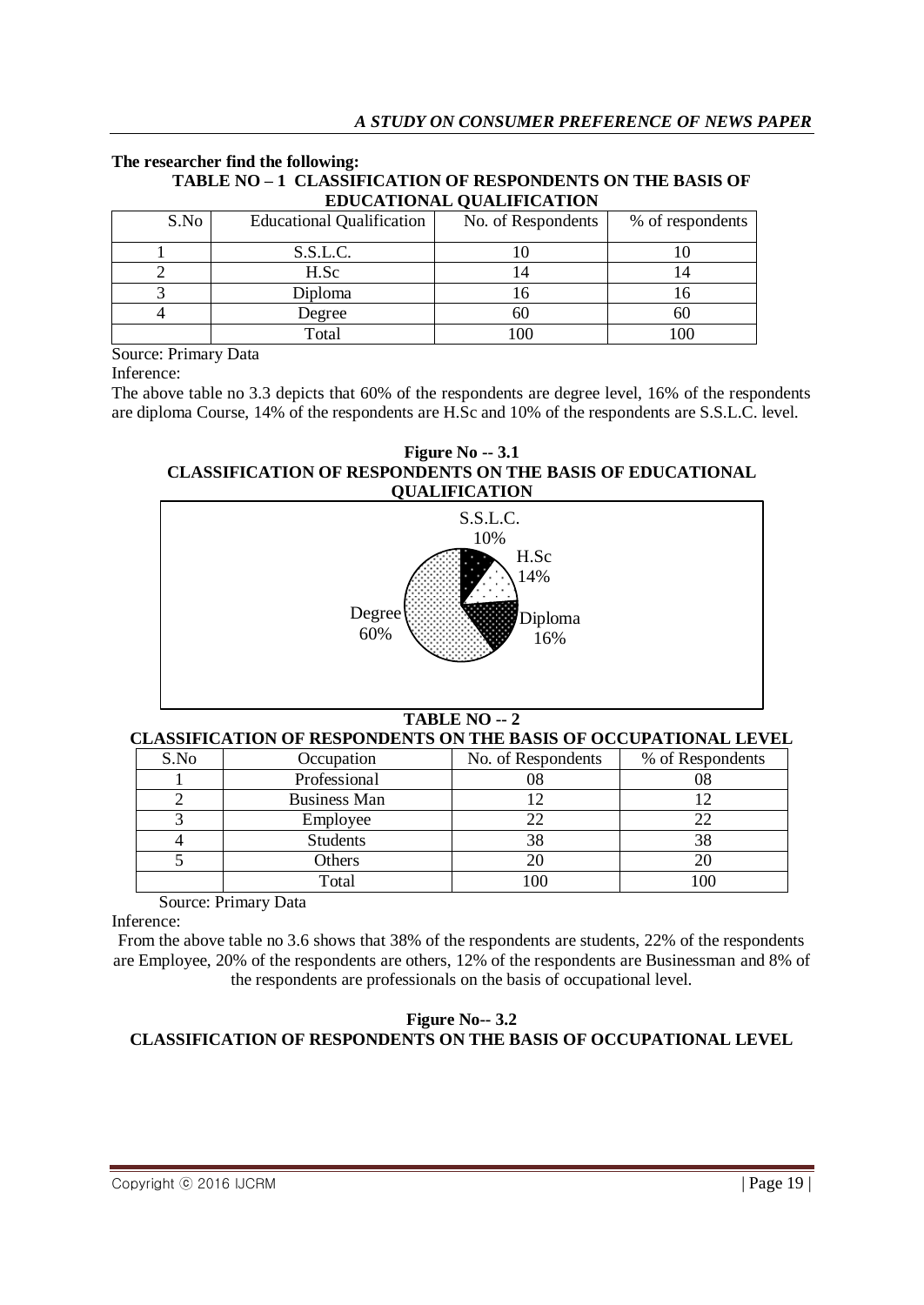## *A STUDY ON CONSUMER PREFERENCE OF NEWS PAPER*



**TABLE NO -- 3 CLASSIFICATION OF RESPONDENTS ON THE BASIS OF PRICE LEVEL**

| S.No | Price Level | No. of Respondents | % of Respondents |
|------|-------------|--------------------|------------------|
|      | Medium      | 74                 | 54               |
|      | Low         |                    |                  |
|      | Reasonable  | 34                 | 34               |
|      | Total       | 100                | 00               |

Source: Primary Data

Inference:

From the above table no 3.12 shows that 54% of the respondents are said that the Medium price level of Newspaper, 34% of the respondents are reasonable price level and 12% of the respondents are low price level.



**Figure No -- 3.3 CLASSIFICATION OF RESPONDENTS ON THE BASIS OF PRICE LEVEL**

## **TABLE NO -- 4**

#### **CLASSIFICATION OF RESPONDENTS ON THE BASIS OF NEWSPAPER SUITS THE BEST**

| ----                                                        |                        |                    |                  |
|-------------------------------------------------------------|------------------------|--------------------|------------------|
| S.No                                                        | Name of the News paper | No. of Respondents | % of Respondents |
|                                                             | Dinathanthi            | 20                 | 20               |
| 2                                                           | Dinakaran              | 23                 | 23               |
| $\mathcal{R}$                                               | The New Indian         | 07                 | 07               |
|                                                             | <b>Express</b>         |                    |                  |
| $\overline{4}$                                              | The Hindu              | 12                 | 12               |
|                                                             | Dinamalar              | 22                 | 22               |
| 6                                                           | Dinamani               | 16                 | 16               |
|                                                             | Total                  | 100                | 100              |
| $\mathbf{C}$ . The $\mathbf{D}$ state of $\mathbf{D}$ state |                        |                    |                  |

Source: Primary Data Inference:

Copyright © 2016 IJCRM | Page 20 |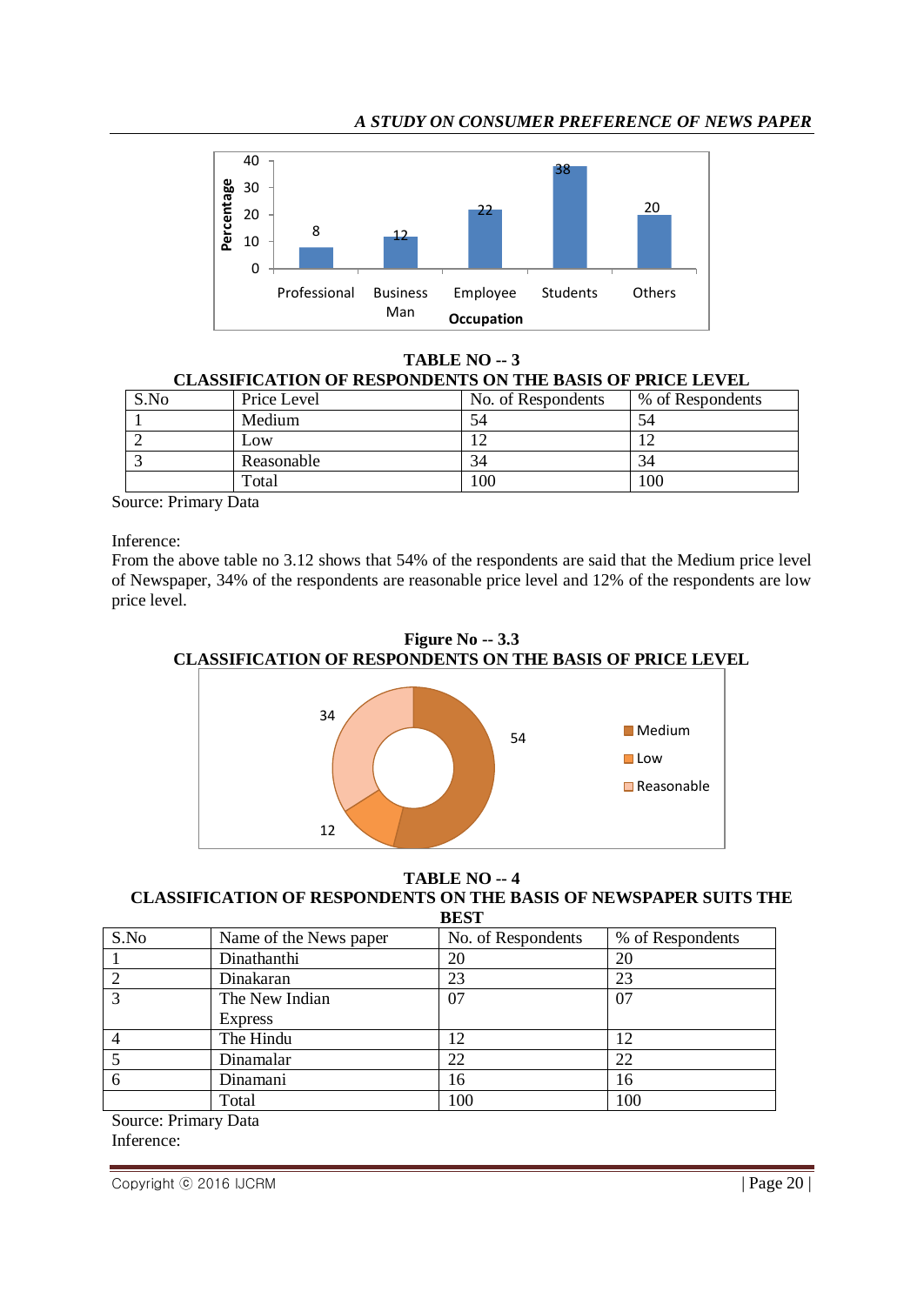## *A STUDY ON CONSUMER PREFERENCE OF NEWS PAPER*

From the above table no 3.15 it is inferred that 23% of the respondents are prefer Dinakaran news paper, 22% of the respondents are prefer Dinamalar Newspaper, 20% of the respondents are prefer Dinathanthi Newspaper, 16% prefer Dinamani, 12% prefer The Hindu newspaper and only 7% of the respondents are prefer the The New Indian Express news paper.

#### **Figure No-- 3.4 CLASSIFICATION OF RESPONDENTS ON THE BASIS OF NEWSPAPER SUITS THE BEST**



#### **The above data analysis and interpret them and find the followings:**

 Majority of the respondents 54% are Male reader of Newspaper, 63% of the respondents are falls under the age group of 21-40, 60% of the respondents are Graduate, 62% of the Newspaper reader are unmarried, 56% of the respondents are belongs to joint family, 38% of the respondents are students, 46% of the respondents are comes under the income level of below Rs.5000, In our respondents 54% of the respondents are living in town areas, 60% of the respondents are purchased news paper from retailer, Out of which 56% of the respondents are daily readers, 40% of the respondents are spending Rs. 100- 200, 54% of the respondent are said that the medium level of news paper, 92% of the respondents are regular reader of news paper, Majority of the respondents 42% are read Newspaper from 5-10 years, 23% of the respondents are prefer Dinakaran newspaper, 44% of the readers concentrate in political and sports news, 92% of the respondents are satisfied with reading newspaper, 40% of the respondents are satisfied with the newspaper, 44% of the respondents are wait till it is available, 38% of the respondents prefer the quality of the newspaper, 50% of the respondents are influenced by advertisement, 58% of the respondents are influenced by friends and 34% of the respondents are like to change the newspaper shape. .

#### **SUGGESTIONS**

The primary role and responsibility of the press is to provide current news, in the most honest way to the public. It aims to create an awareness' about the current affairs to the public.

The presentation of news should be truthful, objective and comprehensive.

- $\triangleright$  More emphasis should be given for career guidance, programmes promoting employment opportunities in the society.
- $\triangleright$  Report about the local problems like water problem, road facilities, transportation and other necessities can also be given importance which would be brought to the notice of the concerned higher authorities for immediate remedies.
- $\triangleright$  Through politics, politicians play an important role in our society and much emphasis is given on their consideration for report on unemployment malnutrition, population control, denial of justice, bank loan procedures, developments scheme sports, scientific and economic trends, successful industrialist, outstanding artists, environment, computers, report on human sufferings, culture, peace movements economic exploitations and so an. Thus newspapers have the power to not only mould public opinion but also to mould public choices.